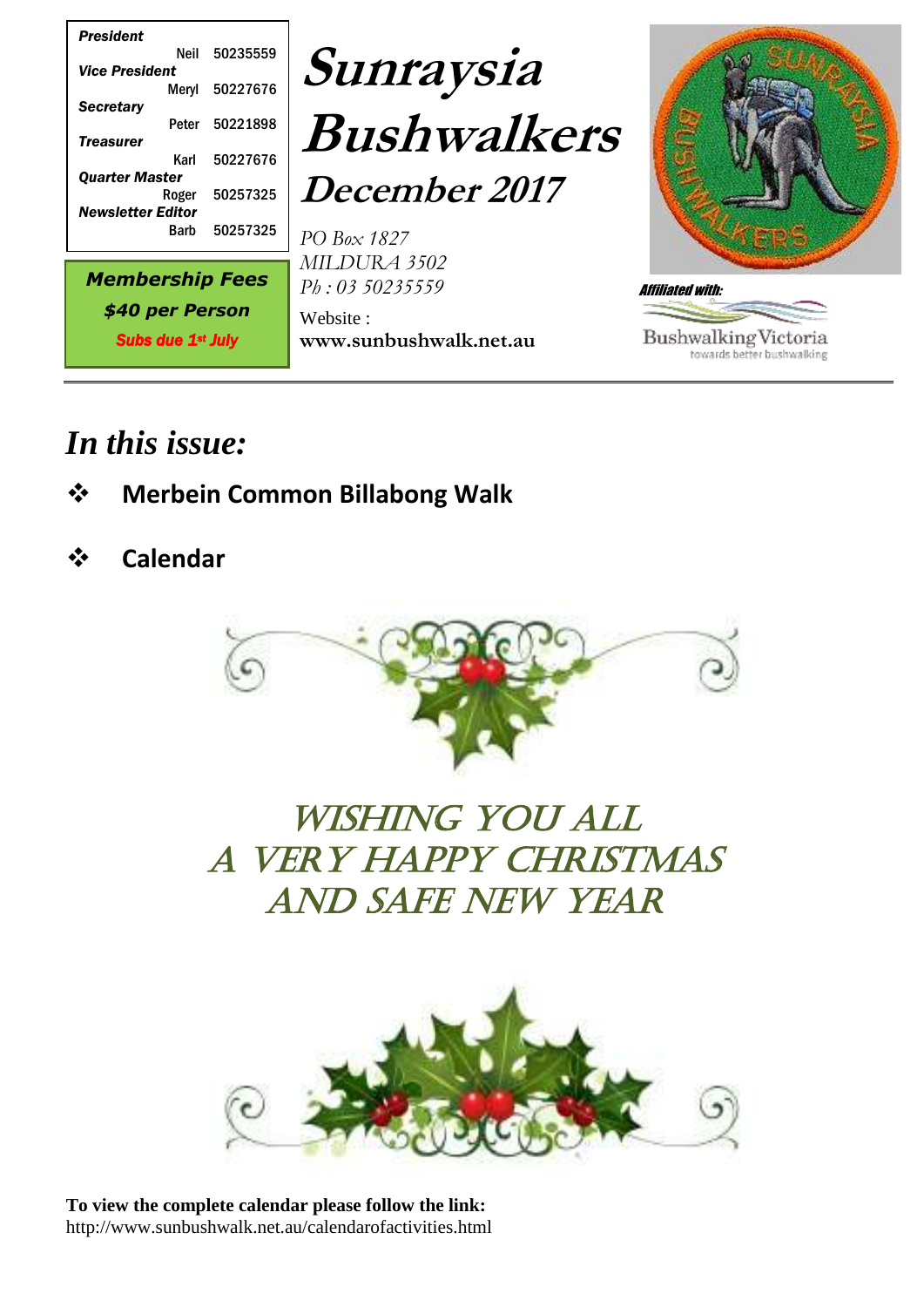## **Merbein Common Billabongs Walk Sunday, 19 November, 2017**

Everything went well. We had fine sunny weather, an interesting environment, good numbers, Kim's leadership and Kim's hospitality.

Eighteen members and guests circumnavigated the Merbein Common billabongs,

starting with the bong near the old brickworks and finishing with the bong adjacent to Kim's place. Kim's local knowledge was also put to good use when she pointed out the "boundary tree" and explained its significance and provided some details on the local middens with one being perhaps 16,000 years old.





Kim, Alison, Neil, Greg, Roger, Michael, Russell, Verna, Meryl, Jeff, Marion, Jenny, Peter and guests Miff, Ian, Tina, Kathy and Christine enjoyed each other's company on the leisurely walk around the billabongs. There was plenty of birdlife to observe, (especially water birds) and photo opportunities.





Birds included swans, black cormorants, several species of ducks, a spoonbill and plenty of parrots.

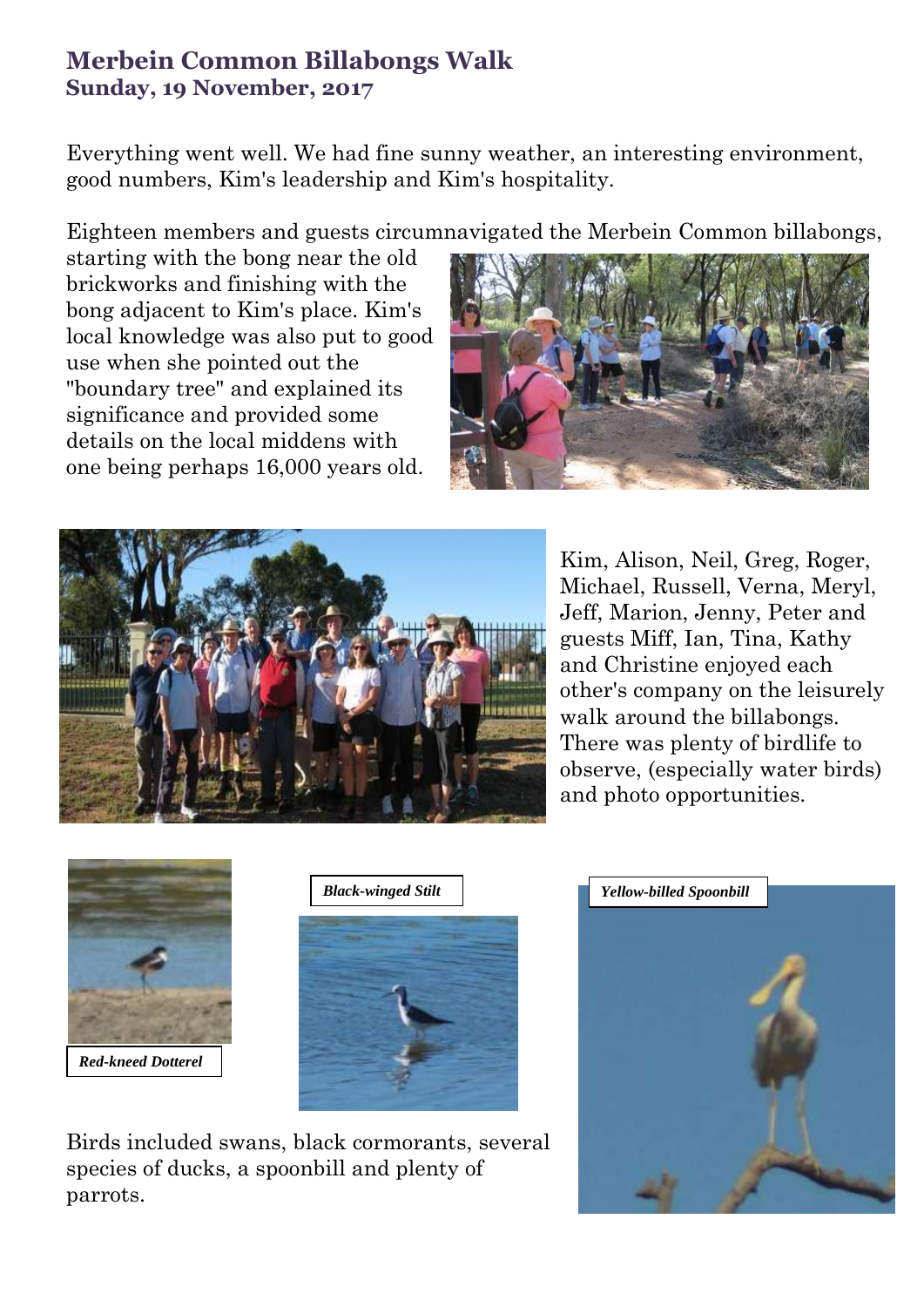The occasional boggy spot did not hamper the walk and it was surprising the track was not more hazardous, given the area had received 90 mls of rain a couple of days earlier.





On the return leg the group enjoyed a sumptuous morning tea washed down with tea or coffee at Kim's house, which is perched high above the billabong. Her million dollar view is outstanding. All walkers were very grateful for the rest and refreshment. Thank you, Kim.



*Report by Peter*